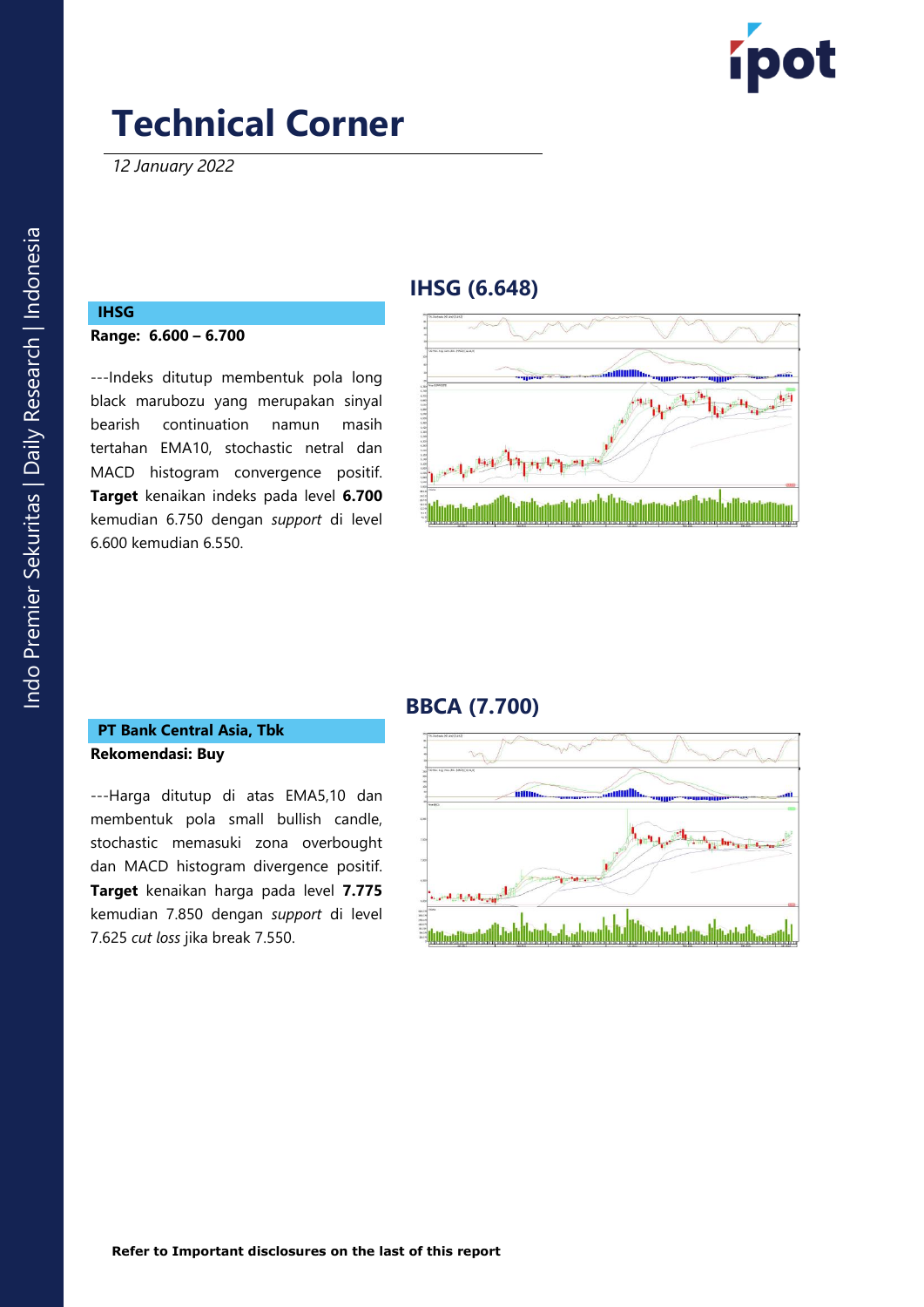

*12 January 2022*

### **PT Charoen Pokphand Indonesia, Tbk Rekomendasi: Buy**

---Harga ditutup di atas EMA5,10 dan membentuk pola doji yang merupakan sinyal indecision, stochastic memasuki zona netral dan MACD histogram convergence positif. **Target** kenaikan harga pada level **6.150** kemudian 6.225 dengan *support* di level 6.000 *cut loss* jika break 5.925.

# **CPIN (6.075)**



### **ADRO (2.340)**

#### **PT Adaro Energy, Tbk Rekomendasi: Buy on Weakness**

---Harga ditutup membentuk pola long black marubozu yang merupakan sinyal bearish continuation namun masih di atas EMA10, stochastic overbought dan MACD histogram convergence positif. **Target**  harga beli pada level **2.310** dengan *resist*  di level 2.380 kemudian 2.420.

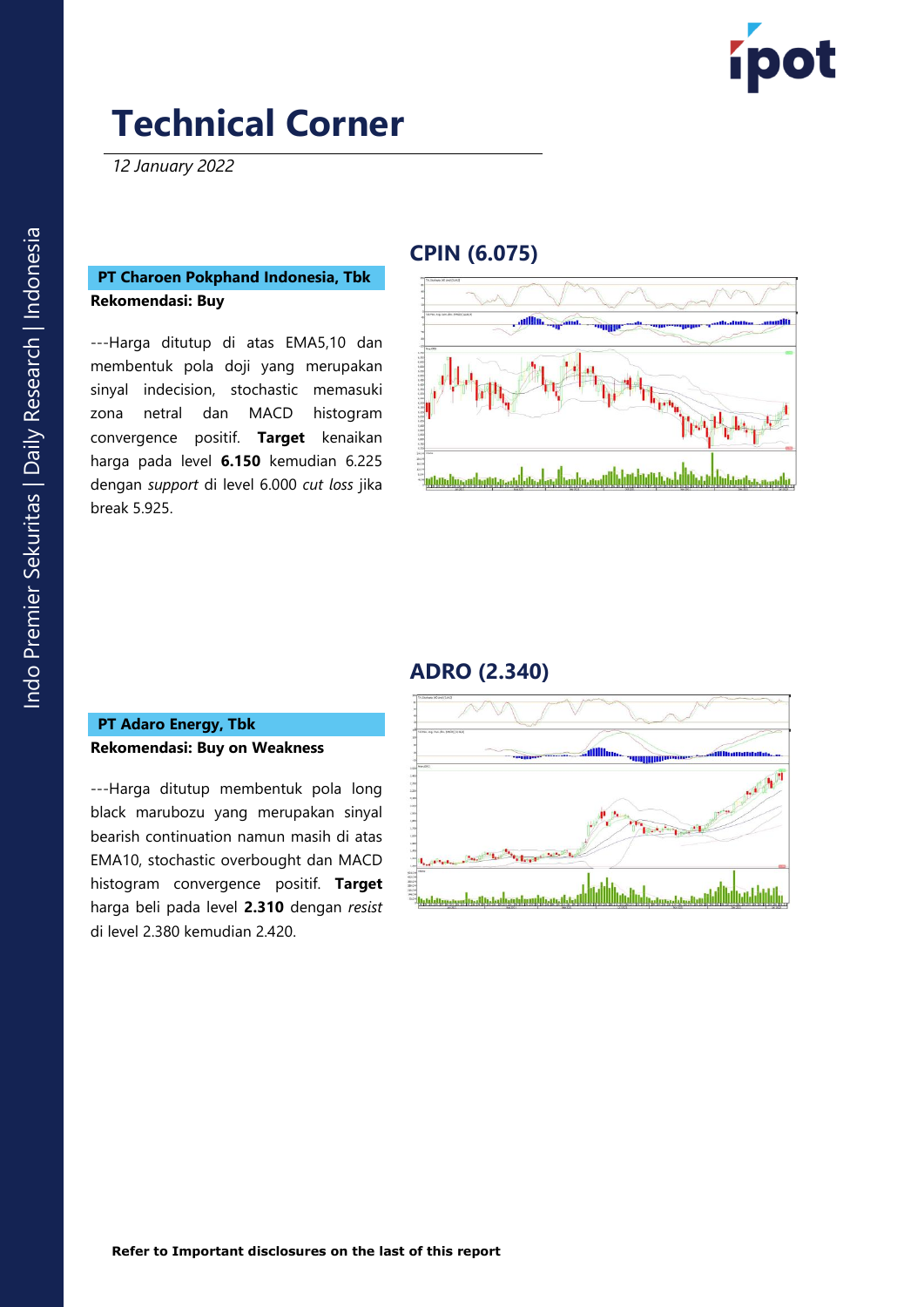

*12 January 2022*

## **BBNI (7.025)**

### **PT Bank Negara Indonesia, Tbk Rekomendasi: Buy on Weakness**

---Harga ditutup membentuk pola small bearish candle namun masih di atas EMA5,10, stochastic overbought dan MACD histogram convergence positif. **Target** harga beli pada level **6.950** dengan *resist* di level 7.125 kemudian 7.175.



# **R-LQ45X (1.005)**

### **Premier ETF LQ-45 Rekomendasi: Buy on Weakness**

---Harga ditutup di bawah EMA5,10 dan membentuk pola small bearish candle, stochastic netral dan MACD histogram convergence positif. **Target** harga beli pada level **1.000** dengan *resist* di level 1.015 kemudian 1.025.

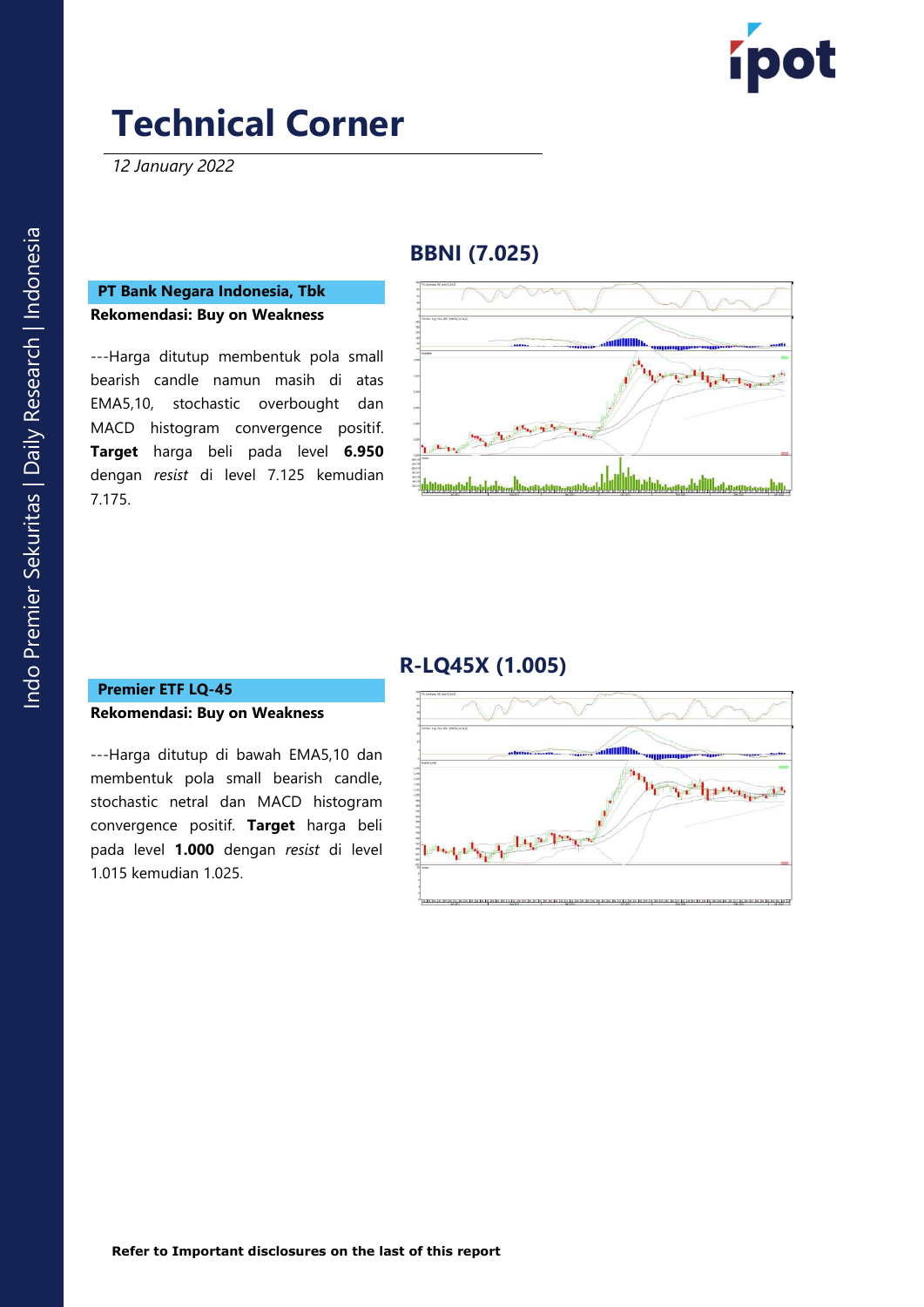

*12 January 2022*

# **XIIC (977)**

### **Premier ETF Indonesia Consumer Rekomendasi: Buy on Weakness**

---Harga ditutup di bawah EMA5,10 dan membentuk pola long black marubozu yang merupakan sinyal bearish continuation, stochastic death cross dan MACD histogram convergence positif. **Target** harga beli pada level **972** dengan *resist* di level 986 kemudian 997.

| 25 TA2HIK, Avg. Conv. (Rtv. (MAGE) [12.24.10] |  |  |  |
|-----------------------------------------------|--|--|--|
|                                               |  |  |  |
| <b>PVETOE</b>                                 |  |  |  |
|                                               |  |  |  |
|                                               |  |  |  |
|                                               |  |  |  |
|                                               |  |  |  |
|                                               |  |  |  |
|                                               |  |  |  |
|                                               |  |  |  |
|                                               |  |  |  |
|                                               |  |  |  |
| $\frac{mg}{1000}$                             |  |  |  |

#### **Pinnacle Core High Dividend ETF Rekomendasi: Buy on Weakness**

level 490 kemudian 494.

## **XPDV (487)**